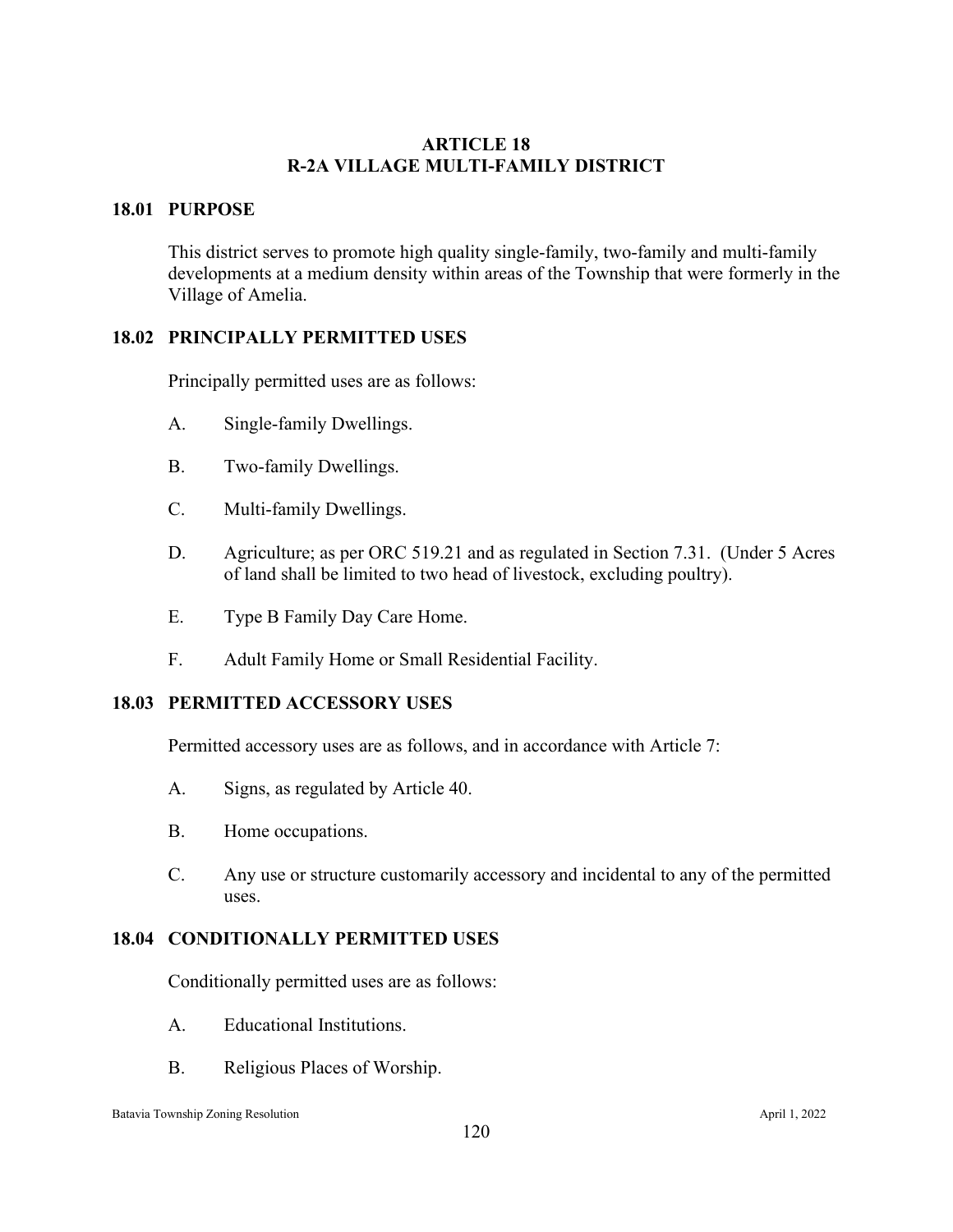- C. Government Buildings.
- D. Non-Commercial Recreation Areas.
- E. Adult Group Homes; as licensed under State Law.
- F. Clubs.
- G. Hospitals.
- H. Day Care Center
- I. Rest Homes/Convalescent Care/Assisted Care Living Facilities.
- J. Secondary Dwelling Units; as regulated in Article 7.
- K. Wireless Telecommunications Towers; as regulated in Section 7.12.
- L. Outdoor Stoves or Furnaces on lots three (3) acres or less; as regulated in Section 7.28.
- M. Small Wind Energy Conservation Systems on lots three (3) acres or less; as regulated in Section 7.29.

# **18.05 MINIMUM LOT AREA, DENSITY AND WIDTH**

- A. Parcels or tracts with a single structure shall have minimum lot area and widths at the building setback line as follows:
	- a. Single-family dwellings shall have a minimum lot area of 20,000 square feet and a width of not less than 100 feet at the building setback line.
	- b. Two-family dwellings shall have a minimum lot area of 10,000 square feet per unit and a width of not less than 100 feet at the building setback line.
	- c. Multi-family dwellings with 3 or 4 units shall have a minimum lot area of 10,000 square feet per unit and a width of not less than 100 feet at the building setback line.
	- d. Multi-family dwellings with 5 to 12 units shall have a minimum lot area of 8,000 square feet per unit and a width of not less than 100 feet at the building setback line. There shall be no more than 12 units in any one structure. Gross density for more than one structure per tract, or lot shall not exceed 12 units per acre. This section permits the clustering of multi-family units to afford more open space for recreation and aesthetics purposes.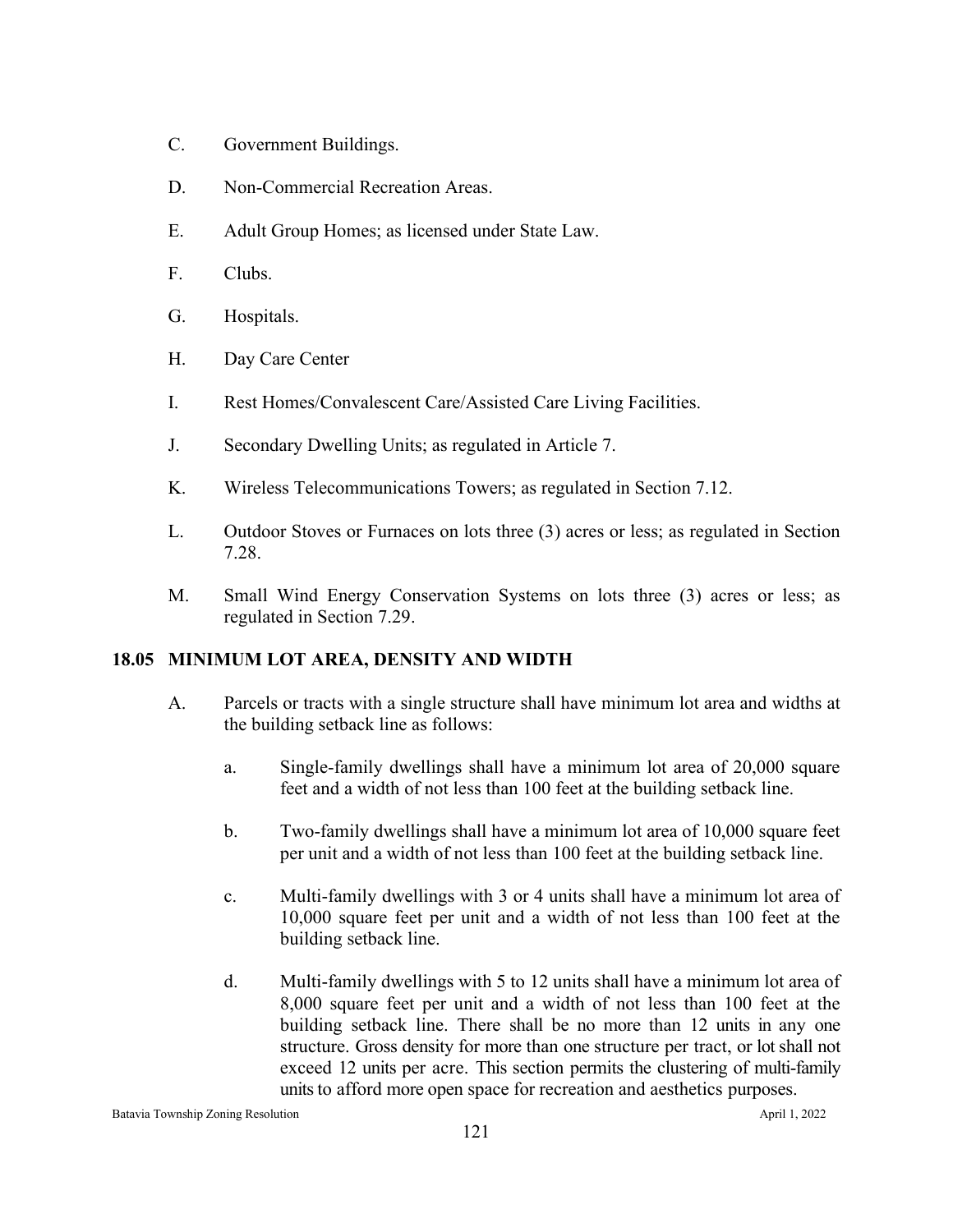- B. Parcels or tracts with a more than one structure shall have a maximum density of 12 dwelling units per acre and a minimum width of not less than 100 feet at the building setback line.
- C. Hospitals, Educational Institutions, and Religious Places of Worship shall have a minimum lot area of 5 acres and a width of not less than 200 feet at the building setback line.
- E. Other uses shall have a minimum lot area of 1 acre and a width of not less than 100 feet at the building setback line.

### **18.06 MAXIMUM NUMBER OF UNITS PER STRUCTURE**

No more than 12 dwelling units shall be allowed in a single structure in the R-2A Village Multi-family District.

### **18.07 MINIMUM FRONT YARD SETBACK**

The minimum front yard setback for properties in the R-2A Village Multi-family District shall be 25 feet.

#### **18.08 MINIMUM SIDE YARD SETBACK**

The minimum side yard setback for properties in the R-2A Village Multi-family District shall be 20 feet.

#### **18.09 MINIMUM REAR YARD SETBACK**

The minimum rear yard setback for properties in the R-2A Village Multi-family District shall be 40 feet.

### **18.10 MAXIMUM HEIGHT REGULATIONS**

The maximum height regulations for properties in the R-2A Village Multi-family District shall be as follows:

- A. No principal structure shall exceed 3 stories or 45 feet in height.
- B. No accessory structure shall exceed 15 feet in height, unless such structure is greater than 300 square feet, but in no case shall any accessory structure exceed the height of the principal structure on the lot.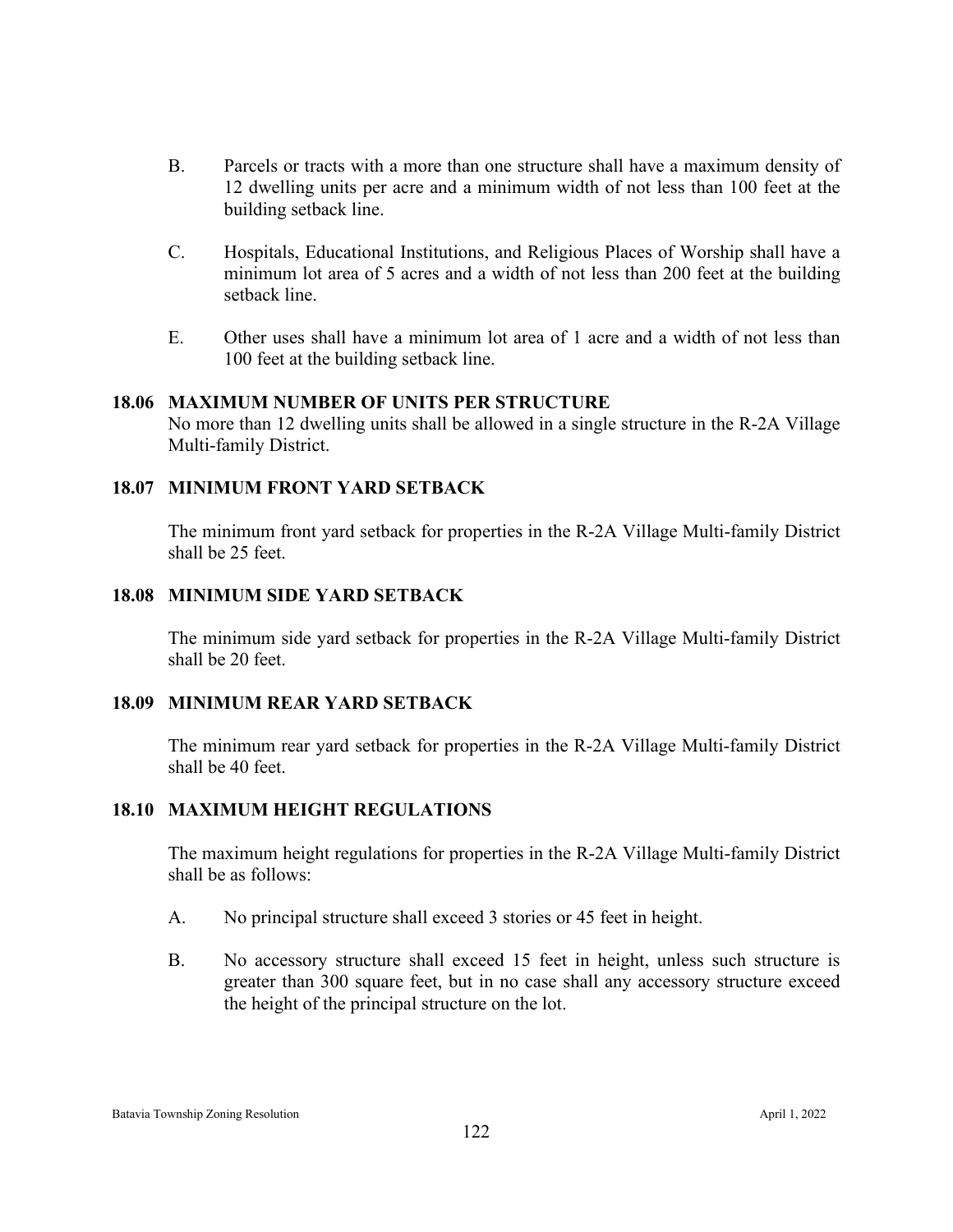# **18.11 OFF-STREET PARKING AND LOADING**

Off-street parking and loading shall be required as is specified in Article 8, Off-Street Parking and Loading.

# **18.12 MINIMUM FLOOR AREA**

The minimum floor area for dwellings in the R-2 Village Multi-family District shall be as follows:

- A. Single-family dwellings shall have a minimum floor area of 1,500 square feet for one- and two-bedroom dwellings and 2,000 square feet for three-bedroom dwellings.
- B. Two-family dwellings shall have a minimum floor area of 1,000 square feet each unit.
- C. Multi-family dwellings shall have a minimum floor area as follows:
	- 1. Efficiency dwellings 700 square feet.
	- 2. One bedroom dwellings 800 square feet.
	- 3. Two bedroom dwellings 900 square feet.
	- 4. Three bedroom dwellings 1,100 square feet.

# **18.13 STANDARDS FOR MULTI-FAMILY DWELLING**

Multi-family dwellings shall be further regulated as follows:

- A. All driveways and parking areas must be paved.
- B. Adequate off-street parking must be provided by the developer in accordance with the provisions of Article 8 of this Resolution.
- C. Each multi-family dwelling or development shall have adequate exterior and common area lighting where necessary. Adequate exterior and common area lighting shall mean that all common areas outside and around the multi-family buildings, including stairwells, are sufficiently lit to allow for safe and convenient pedestrian movement.
- D. Every application for the construction, operation, maintenance, and occupancy of a multi-family dwelling shall be accompanied with plans and specifications fully setting out the number of buildings, position of each building, number of parking spaces, number of units, driveways giving access to each building and to the

Batavia Township Zoning Resolution April 1, 2022